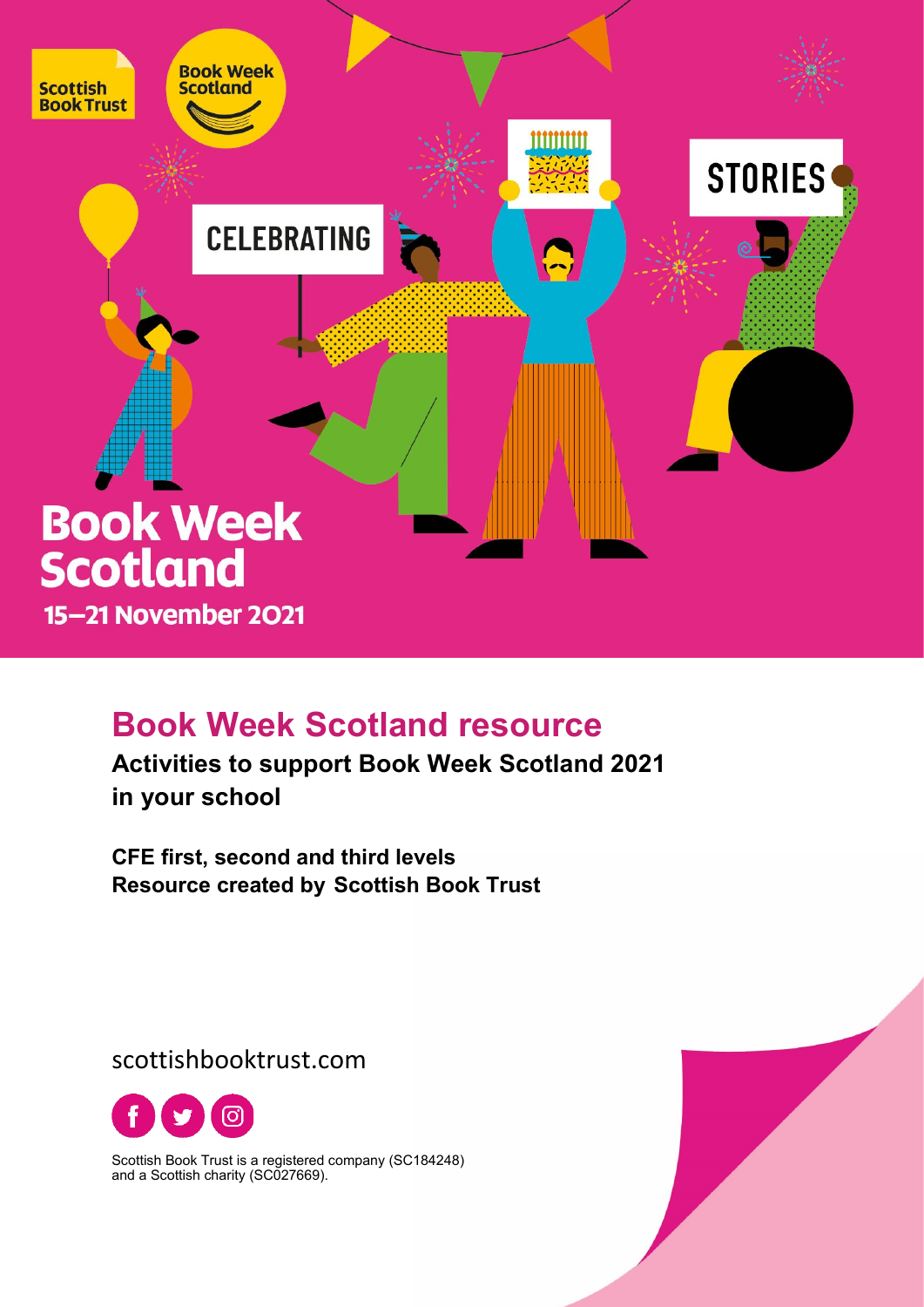### **Contents**

| Scottish Friendly Children's Book Tour on demand: Little People, Big Dreams 4 |  |
|-------------------------------------------------------------------------------|--|
| Scottish Friendly Children's Book Tour on demand: Alastair Chisholm  5        |  |
|                                                                               |  |
|                                                                               |  |
|                                                                               |  |
| More activities to celebrate Book Week Scotland across your school  9         |  |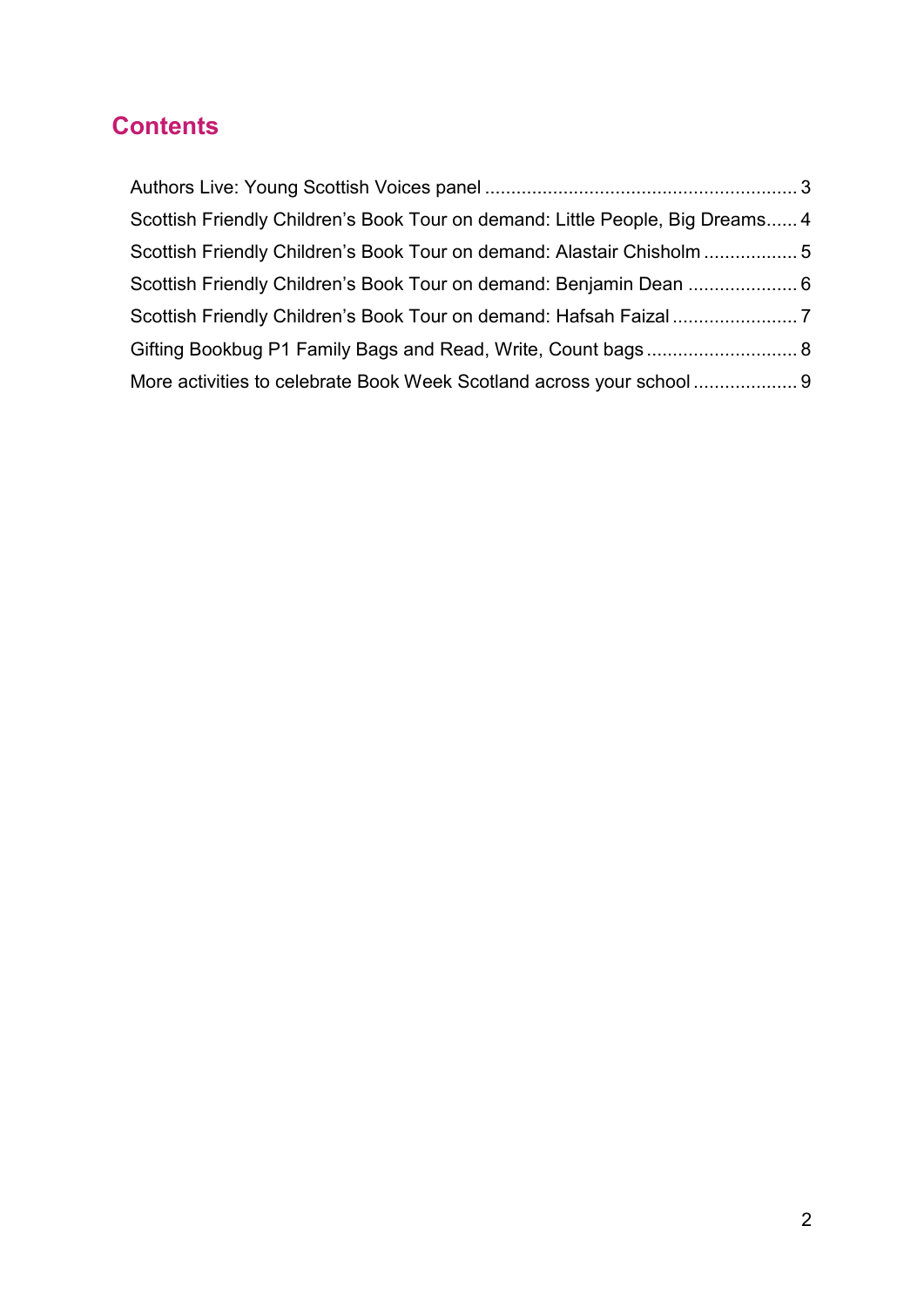### **[Authors Live: Young Scottish Voices panel](https://www.scottishbooktrust.com/learning-and-resources/authors-live/authors-live-young-scottish-voices-panel) (S3+)**

#### **Write a poem that celebrates everyday language**

Think of a word that you like, which might not be known to other people – this could be a made-up word that your friends and family use, a Scots word or a word from a particular dialect or other language. Use the word as a title for a poem, using it and other words like it. You might find it helpful to start with a word bank to get you started.

*LIT 3-20a, ENG 3-27a, ENG 3-31a*

#### **Write a storyboard for the poem**

After you have chosen a word to inspire your poem, use a storyboard to help you plan out the structure of your poem. You can use words or images to complete your storyboard, or a mix of the two. Think about how you want the reader or listener to feel during the poem and use your storyboard to plan how you will achieve this.

*ENG 3-19a, EXA 3-03a*

#### **Write a prose version/creative response**

Ask pupils to write a short story, or a comic strip, based on one of the poems or extracts you have heard during the Young Scottish Voices panel. They could continue the poem or extract or focus on a key theme which has been explored in the broadcast. However they choose to respond, it should be creative and original! Remember to share your creative responses with [@ScottishBkTrust](https://twitter.com/scottishbktrust?lang=en-gb) and the poet or author on Twitter.

*ENG 3-19a, ENG 3-31a*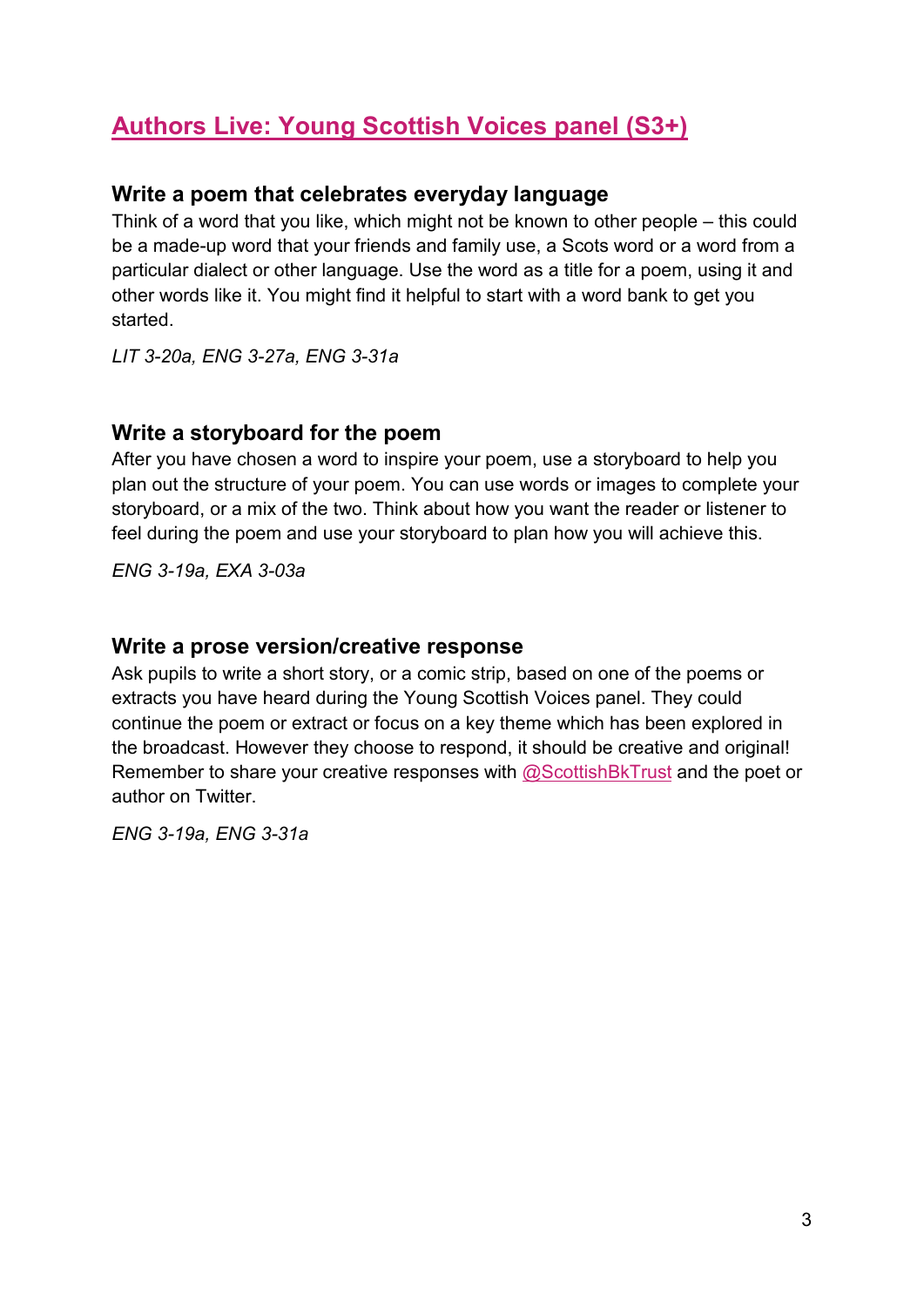# **[Scottish Friendly Children's Book Tour on demand:](https://www.scottishbooktrust.com/writing-and-authors/scottish-friendly-childrens-book-tour/connected-continents-little-people-big-dreams)  Little People, [Big Dreams \(P1–3\)](https://www.scottishbooktrust.com/writing-and-authors/scottish-friendly-childrens-book-tour/connected-continents-little-people-big-dreams)**

#### **Celebrate dance**

We learn about Carmen Amaya, a Flamenco dancer, in the event. Watch and learn dances from around the word and then hold a class celebration and perform them.

*HWB 0/1-21a, HWB 1-22a, EXA 0/1-08a, EXA 1-09a, EXA 0/1-10a*

### **Create a quote display**

In the event, Maria Isabel Sánchez Vegara talks about finding a quote from the person she is going to write about and using this as inspiration for her writing. Collect quotes from different people (real or fictional) that your class finds inspiring and create an inspiring quote wall display. Remember to share your finished wall with us on social media and tag [@ScottishBkTrust!](https://twitter.com/scottishbktrust?lang=en-gb)

*LIT 1-11a, LIT 1-14a*

#### **Who would you like Maria to write about next?**

Maria writes and celebrates people from all over the world who have done incredible and inspiring things. Who would you like Maria to write about next? Who would you like to celebrate? Write a short story about someone who inspires you.

*LIT 1-20a, LIT 1-28a, LIT 1-29a, ENG 1-31a*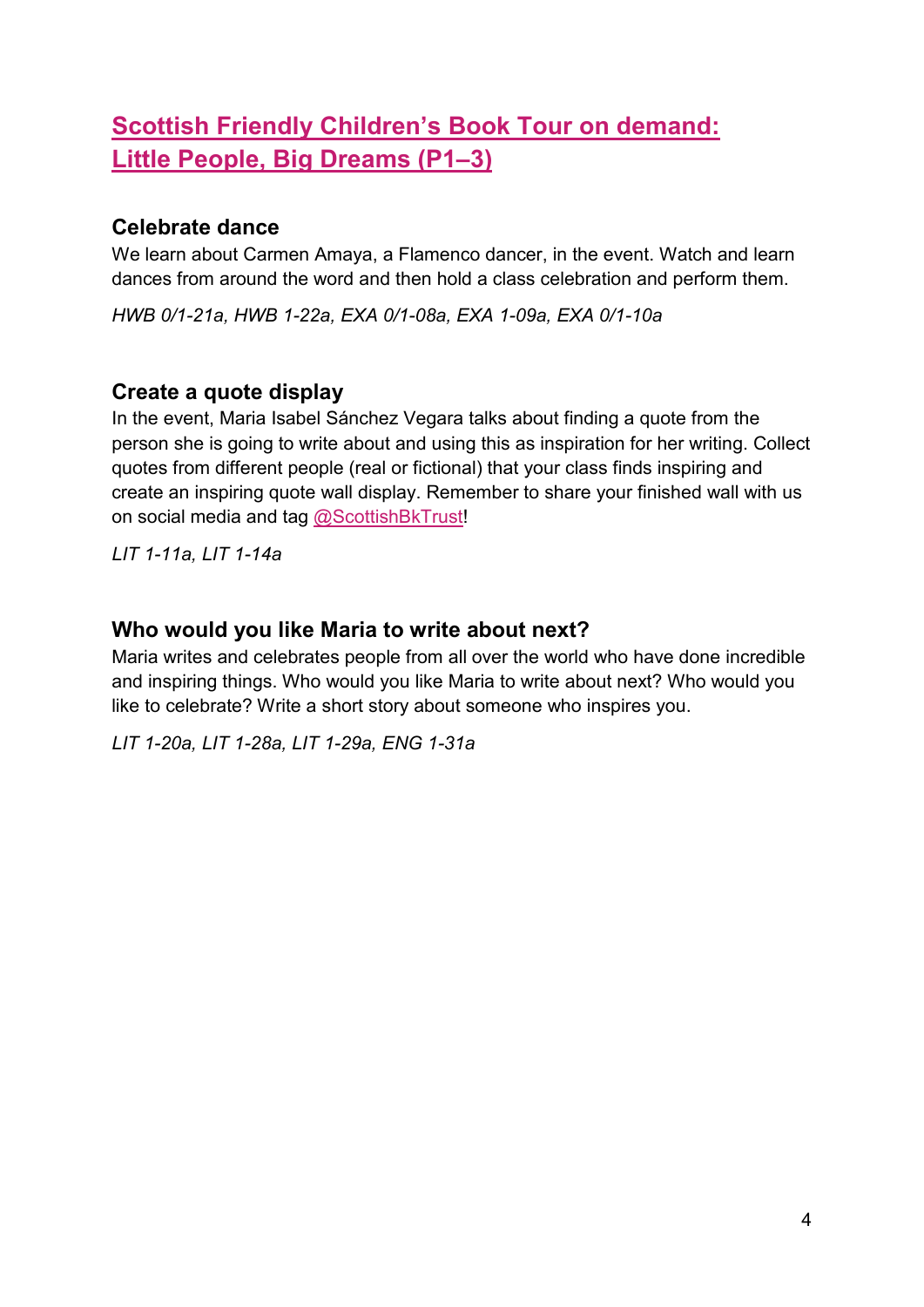# **[Scottish Friendly Children's Book Tour on demand:](https://www.scottishbooktrust.com/writing-and-authors/scottish-friendly-childrens-book-tour/connected-space-orion-lost-alastair-chisholm)** *Orion Lost* **[with Alastair Chisholm](https://www.scottishbooktrust.com/writing-and-authors/scottish-friendly-childrens-book-tour/connected-space-orion-lost-alastair-chisholm) and Dynamic Earth (P5–S2)**

#### **Working in space travel**

It takes thousands of people and years of hard work to get an astronaut into space. Research some of the lesser-known jobs in space exploration. Choose one and make a poster to tell everyone why that job is so important and why you couldn't go to space without the people who do it. Hold a space event in class where pupils all share their research and posters with each other.

*LIT 2-20a, LIT 2-28a, LIT 2-29a, HWB 2-20a*

#### **You are the captain**

Now you've got your starship captain score, imagine what it would be like if you suddenly found yourself in charge of a spaceship. What do you think would happen, and how would you handle your new environment and responsibility?

*LIT 2-02a*

#### **Packing for Mars**

Dr Alastair Bruce talks about how long it would take to get to Mars on a manned mission. If you were one of the first astronauts to go to Mars, what would you take with you? Think about practical needs, like food and water, as well as things to entertain you and keep you comfortable.

*LIT 2-20a, SCN 2-20b*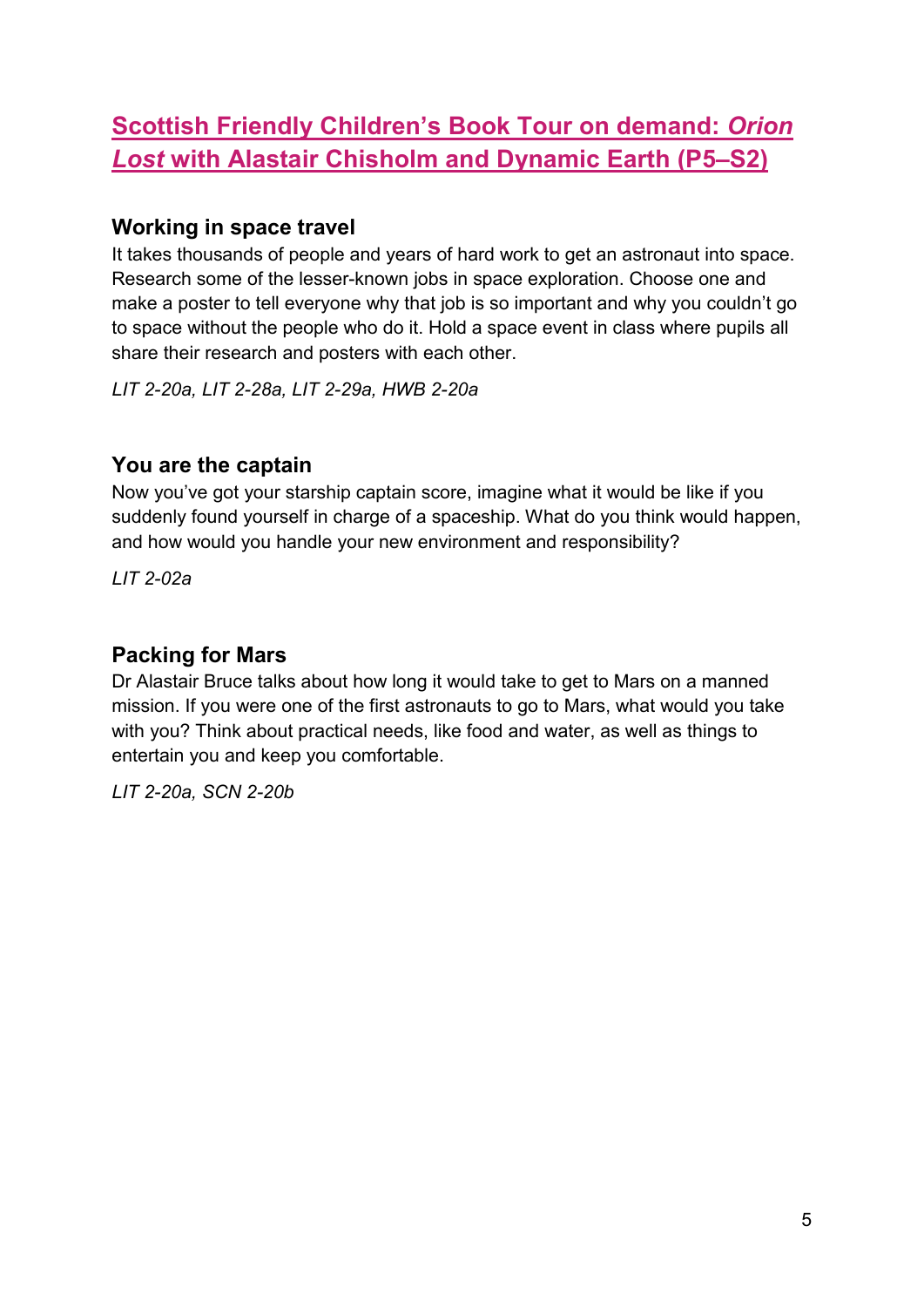# **[Scottish Friendly Children's Book Tour on demand:](https://www.scottishbooktrust.com/writing-and-authors/scottish-friendly-childrens-book-tour/benjamin-dean)  [Benjamin Dean](https://www.scottishbooktrust.com/writing-and-authors/scottish-friendly-childrens-book-tour/benjamin-dean) (P5–S1)**

### **Celebrating Pride**

Benjamin talks about how the London Pride Parade was cancelled in 2020 and 2021. Imagine and plan a Pride celebration for 2022 that could take place in your school or community. Remember that Pride is a joyful celebration, but also think about Pride's origins and the LGBTQ+ fight for equal rights.

*HWB 2-10a, HWB 2-13a, LIT 2-09a*

### **Celebrity journalism**

Benjamin is a celebrity journalist. If you could interview any famous person, who would you choose? What would you ask them, and what do you think they would say? Write a newspaper article based on your imagined interview.

*LIT 2-20a, LIT 2-26a, ENG 2-31a*

#### **Positive traits**

Benjamin talks about using emotions and traits from real life to inspire his characters. Draw the outline of a character on a piece of paper and write all the traits and characteristics that you like about yourself and your friends around it. Write these next to your character and use this character as a starting point for a story.

*LIT 2-20a, ENG 2-30a, ENG 2-31a*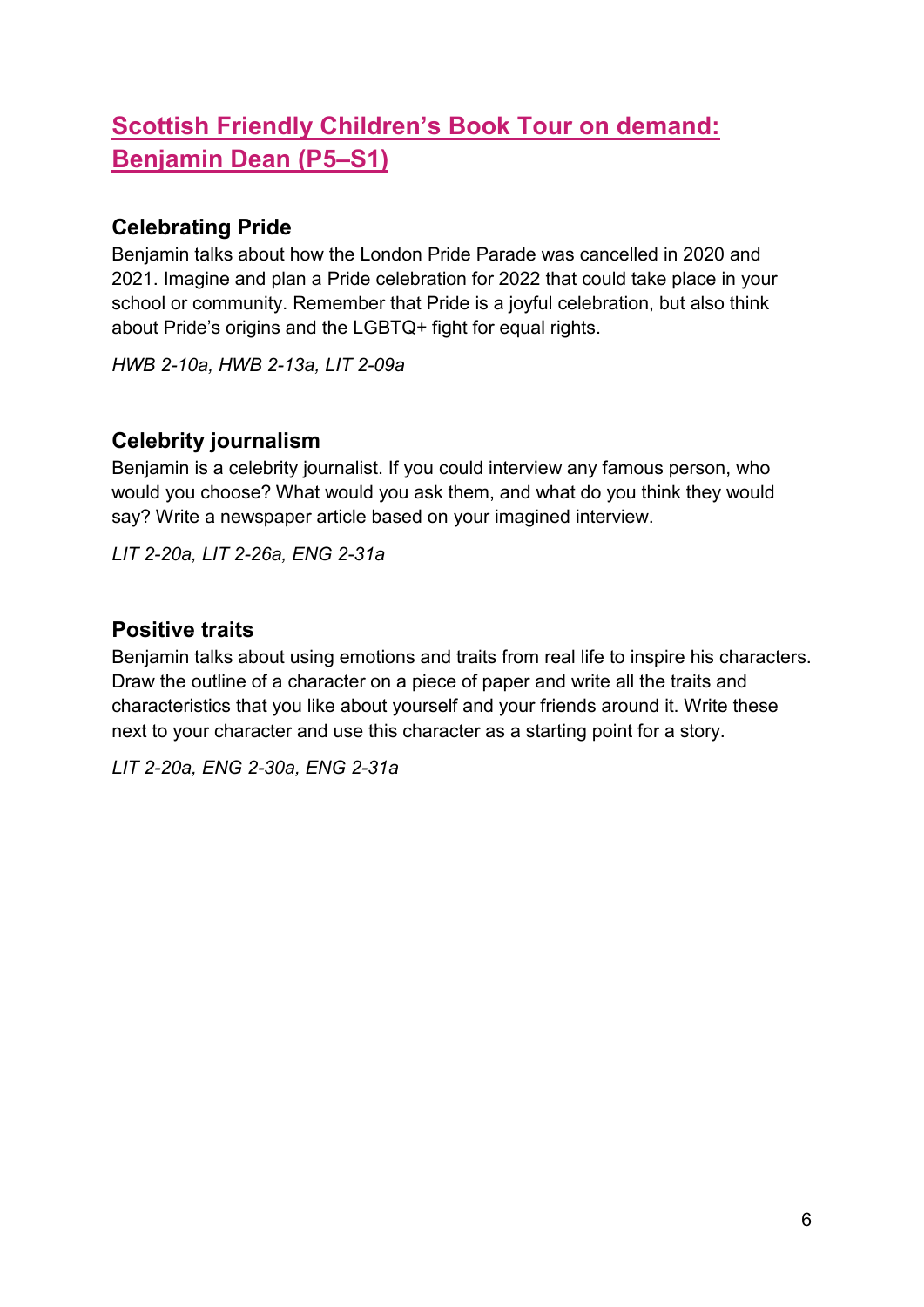# **[Scottish Friendly Children's Book Tour on demand:](https://www.scottishbooktrust.com/writing-and-authors/scottish-friendly-childrens-book-tour/connected-continents-designing-fantasy-with-hafsah-faizal-north-america)  [Designing fantasy with Hafsah Faizal \(S3–6\)](https://www.scottishbooktrust.com/writing-and-authors/scottish-friendly-childrens-book-tour/connected-continents-designing-fantasy-with-hafsah-faizal-north-america)**

#### **Language touchstones**

Hafsah talks about why she includes Arabic words in her books, referring to them as 'touchstones'. Talk as a group about why including words from more than one language in a book might be useful or helpful to the author or reader. Have you come across any other books or pieces of writing which use more than one language? How do you find it as a reader? You could experiment with trying to write something that uses words from more than one language or editing something you've written previously to include this. How does it change the meaning of your writing?

*LIT 3/4-09a, LIT 3/4-20a, LIT 3/4-25a*

### **Creative writing**

Hafsah talks about her journey to becoming a published writer, which included some setbacks along the way. Think about your dreams and aspirations, and how you might get there. How would you overcome rejections or setbacks?

*LIT 3/4-02a, LIT 3/4-09a, LIT 3/4-10a, HWB 4-19a*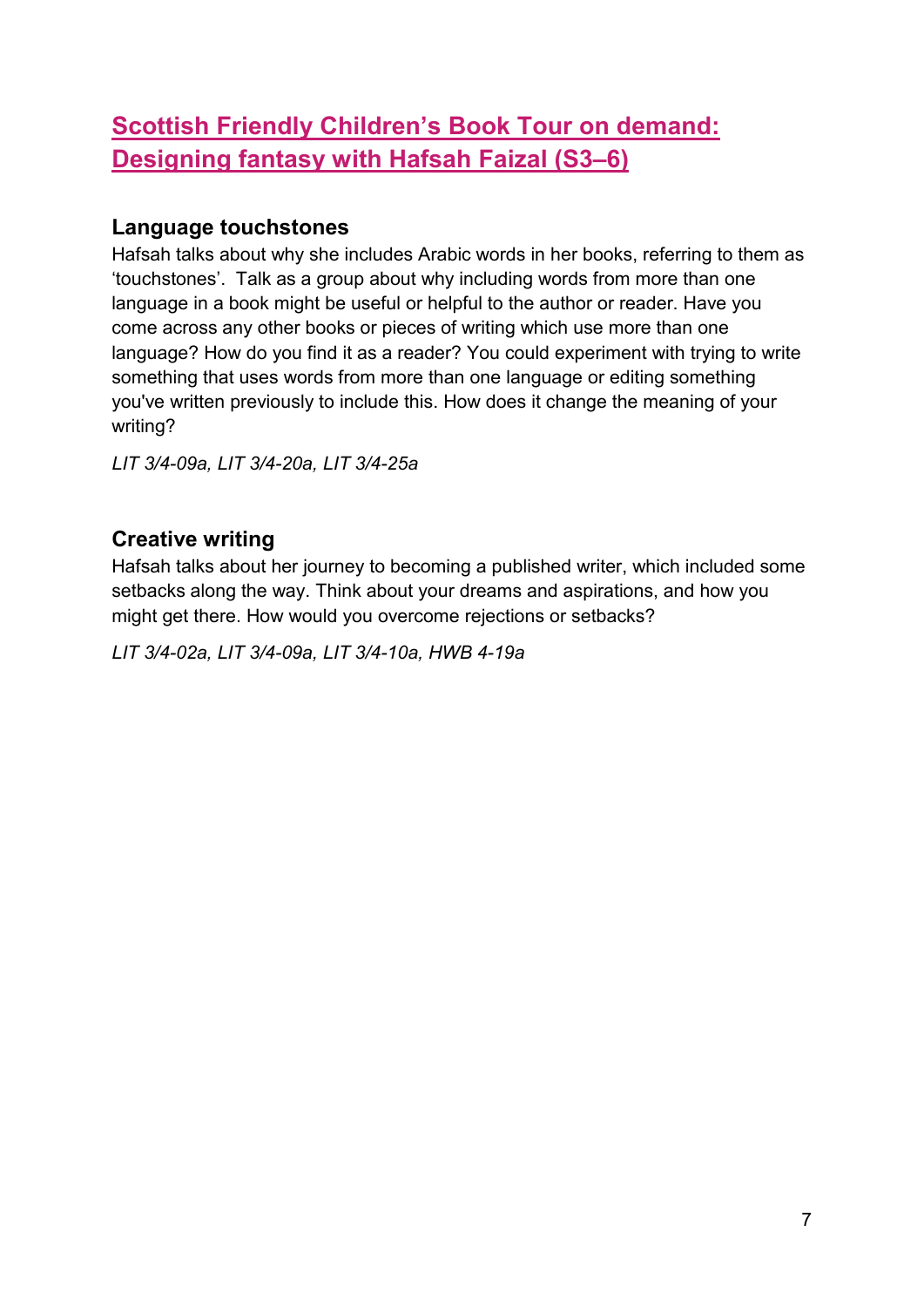# **Gifting the [Bookbug Primary 1 Family Bags](https://www.scottishbooktrust.com/reading-and-stories/bookbug/gifting-the-bookbug-primary-1-family-bags) and [Read, Write, Count bags](https://www.scottishbooktrust.com/learning-resources/primary-1-3-bag-gifting)**

Make the most of the Bookbug P1 Family Bag and the Read, Write, Count bags by holding a gifting party during Book Week Scotland!

Your school should receive a bag for every P1, P2 and P3 pupil, which are theirs to take home. You can find resources to help make the most of gifting and using the bags on our website.

### **Bookbug P1 Family Bag**

All P1 pupils in Scotland will receive a Bookbug P1 Family Bag, which contains three brilliant picture books as well as an activity pack, colouring pencils and a small whiteboard with number magnets and a pen for them to take home!

The three books make up The Bookbug Picture Book Prize shortlist, and children of all ages (not just P1s) can have a say in which book is declared the winner by casting their votes before **Friday 10 December.** These three books provide a great opportunity for shared reading between younger and older pupils.

We have lots of resources to support gifting the bags and taking part in The Bookbug Picture Book Prize, including lovely videos of the books being read. You can find all of these at [scottishbooktrust.com/bpbp](https://www.scottishbooktrust.com/reading-and-stories/bookbug-picture-book-prize)

### **Read, Write, Count**

Every P2 and P3 pupil will receive a Read, Write, Count bag, jam-packed with books, writing materials and maths games!

The bags are theirs to take home but to make sure each pupil gets the full value of their new goodies, you can share and enjoy the bag contents in your classroom when you gift them. You could also ask pupils to bring their bags back in from time to time to make use of the brilliant stories and activities throughout the school year!

You can find a full list of what pupils will find in each bag, as well as lots of activity ideas, videos of the stories being read and gifting ideas at [scottishbooktrust.com/readwritecount](https://www.scottishbooktrust.com/readwritecount)